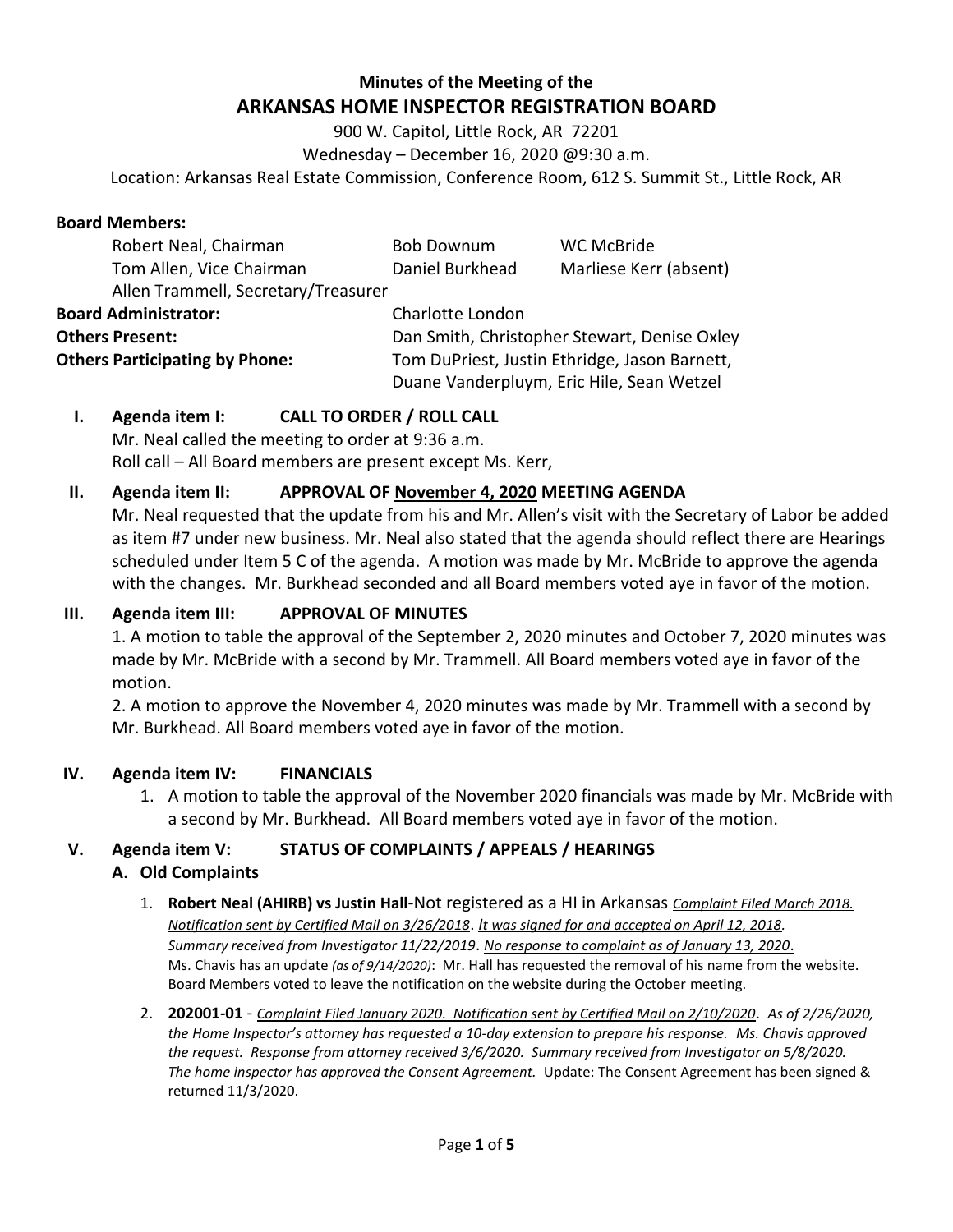- 3. **202001-02** *Complaint Filed January 2020. Notification to HI sent by Certified Mail on 2/14/2020*. *The home inspector has responded and the complaint has been turned over to the Complaint Investigator. Summary received from Investigator on 3/2/2020. Recommendation: Dismissal of Complaint. Complainant has requested an appeal of the decision & would like to appear before the Board when physical meetings resume.*
- 4. **202003-04** *Complaint Filed March 2020. Notification to HI sent by Certified Mail 4/3/2020. Summary received from Investigator 4/14/2020. The Summary was amended on 5/15/2020. The home inspector has requested a discussion with the Board about the findings. Ms. Chavis said the home inspector would like to discuss the findings when physical meetings resume.*
- 5. **202004-05** *Complaint Filed April 2020. Notification to HI sent by Certified Mail 4/3/2020. Summary received from Investigator on 5/15/2020. Ms. Chavis said the complainant wants the Board to continue with the investigation even though a lawsuit has been filed. The Board will move forward with this complaint to protect the consumer. Ms. Chavis will schedule a February hearing.*
- 6. **202005-06** *Complaint Filed May 2020. Notification to HI sent by Certified Mail 5/15/2020. Certified letter was received by recipient on 5/22/2020. Summary received from Investigator on 6/11/2020. Ms. Chavis has received the signed Consent Agreement.*

#### **B. New Complaints**

- 1. **202010-09** *Complaint Filed October 2020. Notification to HI sent by Certified Mail 10/23/2020*. Response from HI received 11/10/2020 and the complaint has been turned over to the Complaint Investigator.
- 2. **202011-10** *Complaint Filed November 2020. Notification to HI sent by Certified Mail 11/17/2020*. Response from HI received 12/09/2020.
- 3. **202012-11** *Complaint Filed December 2020.*

#### **C. Hearings**

Hearings are scheduled for January, February & March 2021.

Mr. Burkhead asked about the status of putting summaries of complaint results on the AHIB website. Mr. Smith told the board that he would write up the complaint results and send them to Ms. Chavez and Mr. Neal. Mr. Neal stated he would then post the results on the website.

## **VI. Agenda item VI: REVIEW OF NEW APPLICANTS / REGISTRATION RENEWALS /**

## **A. New Applicants**

- 1. Betty Bailey
- 2. Tom DuPriest
- 3. Justin Ethridge
- 4. Thomas McCoy
- 5. Douglas Petitjean

A motion to approve applicants #1 through #5 was made by Mr. Burkhead with a second by Mr. Trammell. All Board members voted aye in favor of the motion. It was noted that the effective date of these licenses would be January 1, 2021 and that the applicants cannot perform any home inspections until they receive their cards.

6. Jason Barnett *(Requesting an appeal of the decision to deny his application for licensing-He wants to talk to the Board- See email dated November 17, 2020))* 

Participating by phone, Jason Barnett asked if the Board could tell him exactly what he needs to do in obtaining CE hours to get his application approved. Mr. Neal explained the difference between licensing requirements for Arkansas versus Tennessee. Mr. Neal also stated he would send the requirement in writing by email. A motion to table Mr. Barnett's application until he completes 48 hours of live interactive training (40 hours to go towards registration training and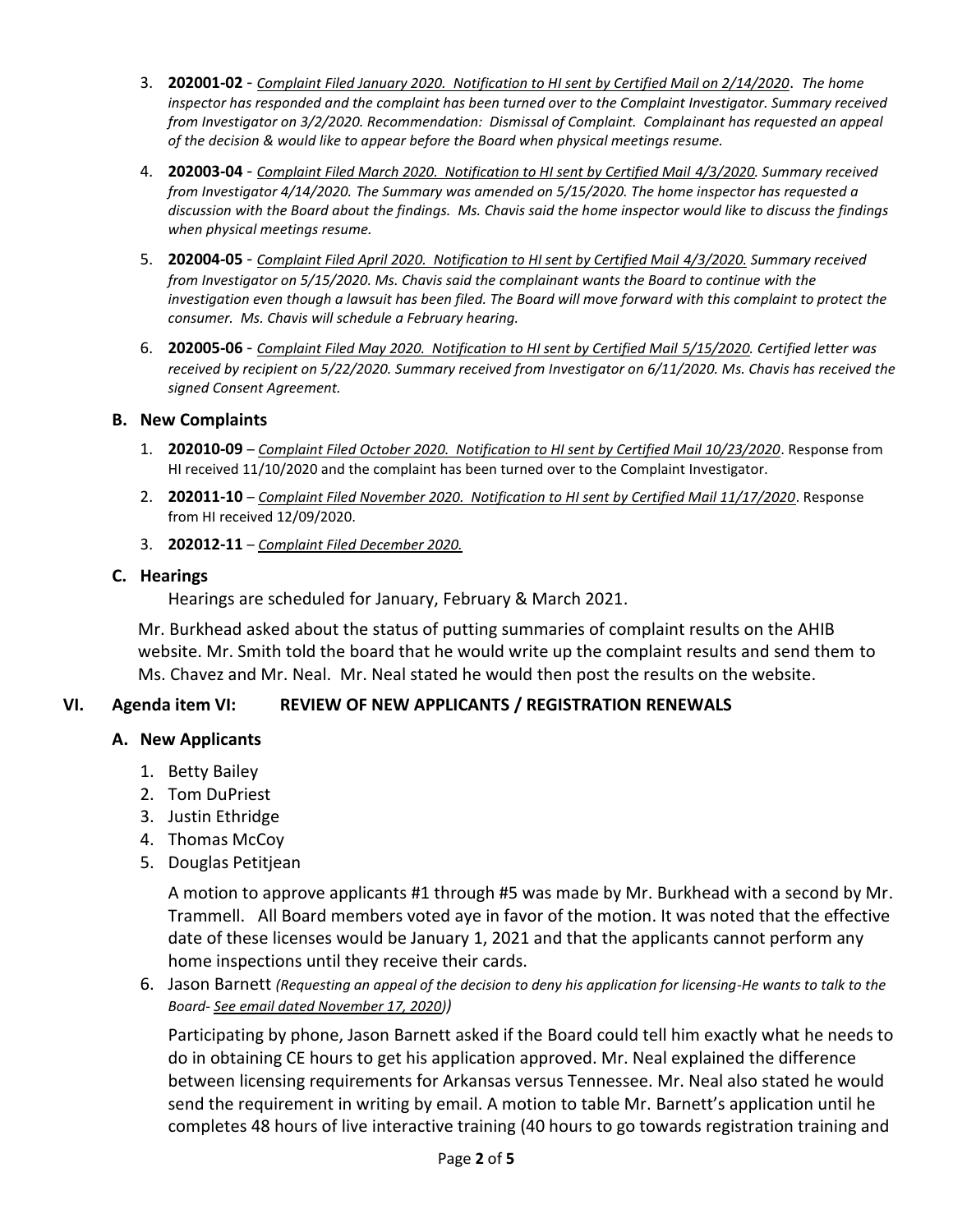8 hours to towards CE). Mr. Barnett expressed his appreciation to the board for allowing him to visit with the board.

7. Sean Wetzel wants to ask the Board about his requirements to reactivate his license after allowing it to lapse after December 2019.

Participating by phone, Sean Wetzel asked the board what fees he needs to pay to reactive his license. Mr. Neal told him this information is available online in Sections 303 & 309 of AHIB Rules. Mr. Neal stated the amount would include the normal renewal fee plus any delinquent fees owed and that he would send an email with the exact amount to Mr. Wetzel.

# **VII. Agenda item VII: CONTINUING EDUCATION / PRE-REGISTRATION COURSES**

## **A. CONTINUING EDUCATION**

1. **InterNACHI** – Twenty-nine (29) CE Course Renewals

| <b>COURSE NAME</b>                                             | <b>Hrs</b>                                                                                                                                     |  |
|----------------------------------------------------------------|------------------------------------------------------------------------------------------------------------------------------------------------|--|
| 25 Standards Every Inspector Should Know                       | 5                                                                                                                                              |  |
| Advanced HVAC Training for Home Inspectors                     | 21                                                                                                                                             |  |
| Advanced Inspection of Crawlspaces                             | 3                                                                                                                                              |  |
| Advanced Stucco & EIFS Inspection Training for Inspectors      | 16                                                                                                                                             |  |
| Defect Recognition and Report Writing                          | 8                                                                                                                                              |  |
| How to Inspect Fireplaces, Stoves and Chimneys                 | 4                                                                                                                                              |  |
| How to Inspect for Moisture Intrusion                          | 2                                                                                                                                              |  |
| How to Inspect HVAC Systems                                    | 12                                                                                                                                             |  |
| How to Inspect the Attic, Insulation, Ventilation and Interior | 14                                                                                                                                             |  |
| How to Inspect the Exterior                                    | 16                                                                                                                                             |  |
| How to Inspect Water Heater Tanks                              | 4                                                                                                                                              |  |
|                                                                | 3                                                                                                                                              |  |
| How to Perform Deck Inspections Video                          | 1                                                                                                                                              |  |
| How to Perform Residential Electrical Inspections              | 4                                                                                                                                              |  |
| How to Perform Roof Inspections                                | 4                                                                                                                                              |  |
| Log Home Inspection                                            | 8                                                                                                                                              |  |
| Residential Plumbing Overview for Inspectors                   | 8                                                                                                                                              |  |
| <b>Structural Issues for Home Inspectors</b>                   | 4                                                                                                                                              |  |
| The House as a System                                          | $\overline{2}$                                                                                                                                 |  |
| How to Inspect Manufactured and Mobile Homes                   | 12                                                                                                                                             |  |
| <b>Ladder Safety Training</b>                                  | 1                                                                                                                                              |  |
| <b>General Roof Inspection Training Video</b>                  | $\overline{2}$                                                                                                                                 |  |
| Inspecting Foundation Walls and Piers                          | 3                                                                                                                                              |  |
| <b>Inspecting Metal Roofs</b>                                  | 2                                                                                                                                              |  |
| <b>Inspecting Slate Roofs</b>                                  | 3                                                                                                                                              |  |
| Inspecting Wood Shingle and Shake Roofs                        | $\overline{2}$                                                                                                                                 |  |
| Residential Structural Design for Home Inspectors              | 19                                                                                                                                             |  |
|                                                                | 4                                                                                                                                              |  |
|                                                                | 2                                                                                                                                              |  |
|                                                                | I.1 How to Perform Deck Inspections<br>1.2<br>m.<br>aa. Wind & Hail Property Damage Inspection<br>bb. 10 Steps to Performing a Roof Inspection |  |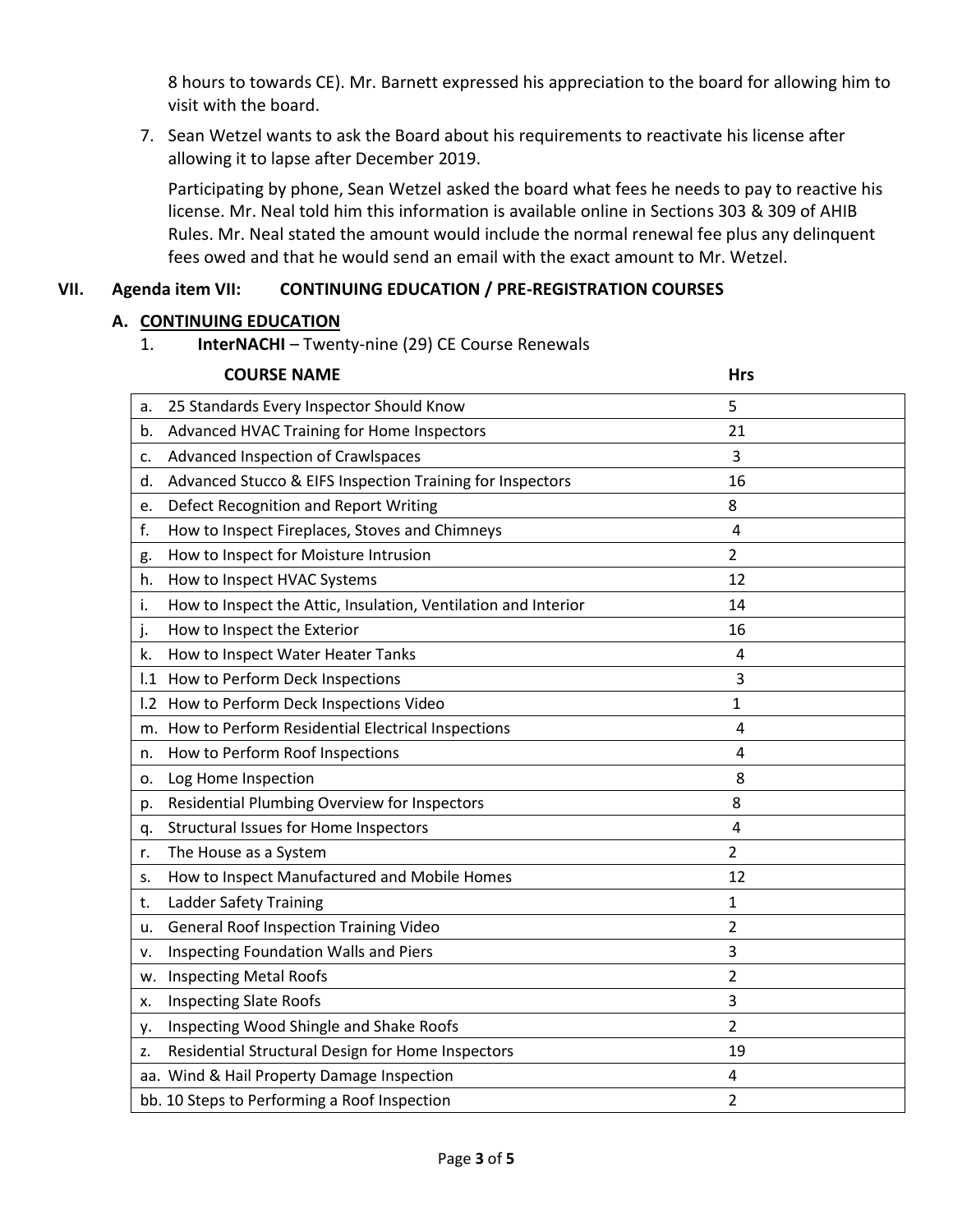Mr. McBride made a motion that these 29 CE Course renewals be approved pending an adjustment of CE hours on Course # J. The motion was seconded by Mr. Allen. All Board members voted aye in favor of the motion.

## **B. PRE-REGISTRATION**

None

## **VIII. Agenda item VIII: NEW BUSINESS**

- 1. Ms. Oxley, the Attorney for the Dept. of Labor & Licensing, spoke with the Board about eliminating obsolete language from the rules. Mr. Allen asked Ms. Oxley about the process of changing the name of the Board to 'Licensing' instead of 'Registration.' Ms. Oxley said the name change would have to be introduced during the next legislative session.
- 2. Mr. Neal made a motion to approve the proposed language bill. Mr. Allen seconded and all Board members voted aye to approve the motion.
- 3. Mr. Allen made a motion to change the name of the Board to 'Arkansas Home Inspector Licensing Board' during the next legislative session. Mr. Burkhead seconded and all Board members voted aye to approve the motion. Ms. Oxley said that she will make note of the request and will assist the Board through the process.
- 4. Ms. Oxley explained the process required for the Administrator to work remotely during the pandemic. Mr. Allen asked her if there was any consideration of the performance of government when only one employee works for an agency. Ms. Oxley said the Administrator would have to prepare a proposal for the Chief of Staff, Steve Guntharp. She said the Administrator would first have to meet with the Chief Information Officer of IT, Ken Anderson to discuss IT needs and costs involved with working remotely. Ms. London told the Board that the key to the office door still does not work. Ms. Oxley said she will help to resolve that issue.
- 5. Mr. Neal talked to the Board members about his meeting with the Secretary of the Department of Labor & Licensing, Daryl Bassett where they discussed the step increase in salary for the Board's Administrator. Mr. Neal also said that he will contact Karen Fricke, the Chief Financial Officer for the Dept. of Labor & Licensing, about getting someone to scan files for the Board.

## **BREAK – 11:27 – 11:43**

- 6. Mr. Neal talked about his conversation with IT concerning the Board's website. He said the website would have to be maintained through a Content Management System.
- 7. Eric Hile, from AAREI, asked the Board about classroom CE credits being available online. Mr. Neal told him that CE courses taken online would have to be live and in a real-time setting, such as a zoom meeting in order to qualify as classroom credit hours.

# **IX. Agenda item IX: OLD BUSINESS**

None

# **X. 2021 Registration Renewals**

License renewal applications had been previewed on separate occasions by the Chairman and Vice Chairman. Each Board member was given a list of the reviewed applications with explanations of whether the applicant's documents were acceptable or not. Mr. Neal made a motion to approve the license renewals that were submitted with the required paperwork. The motion to approve also included the renewals that were missing some documentation, pending receipt of those documents